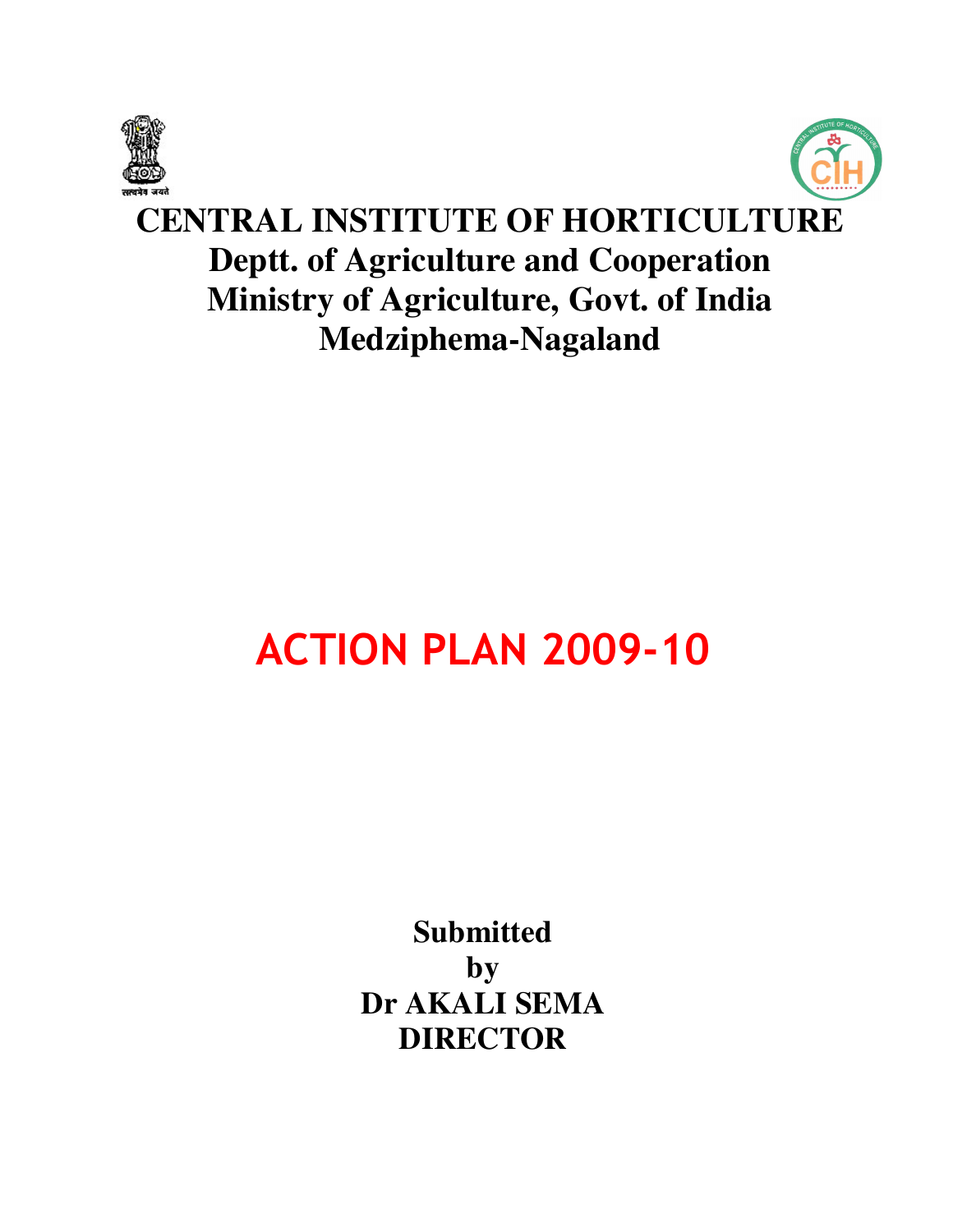The Central Institute of Horticulture was set up at Medziphema in an area of 43.50 ha for holistic development of horticulture sectors of the NER with its various programmes .

#### **Objectives of the Institute**

- $\triangleright$  Capacity building training of trainers & farmers/ beneficiaries
- $\triangleright$  Demonstration of improved technologies
- $\triangleright$  Follow-on extension support in the field of horticulture.
- $\triangleright$  Promotion of organic cultivation of horticultural crops.
- $\triangleright$  Establishing convergence and synergy among programmes in the field of horticulture
- Monitoring of Centrally sponsored programmes in the area of horticulture.

#### **Programmes of the Institute**

#### **(A) Technology Refinement**

Refinement of technologies appropriate to the region would be undertaken by the Institute either by utilizing their own resources or in coordination with other research centres of ICAR and SAUs.

#### **(B) Demonstration of Production Technology of Important Horticultural crops**

Transferable technologies identified by different National and Regional R and D institutions, including Indigenous Technology Knowledge (ITK) will be documented and some of them will be demonstrated on farmers' fields. Although the requirements are varied & many, priority areas will be identified for large scale demonstration of technologies. The demonstration results will also indicate the components in which finetuning of the technology may be required for adjustment with agro climatic situation.

#### **(C) Production and Supply of Quality Planting Material**

Low productivity of different horticultural produce in the region is largely due to nonavailability of quality planting material, including seeds. Availability of good planting material being central to horticultural development will, therefore, receive focused attention. Under the Institute, suitable varieties of fruits, vegetables, tuber crops, spices and plantation crops identified for this region will be multiplied through vegetative propagation as well as micro-propagation (tissue culture), as nucleus / basic seed and planting materials for supply to the departmental agencies, NGOs and private entrepreneurs for further multiplication and supply to the farmers.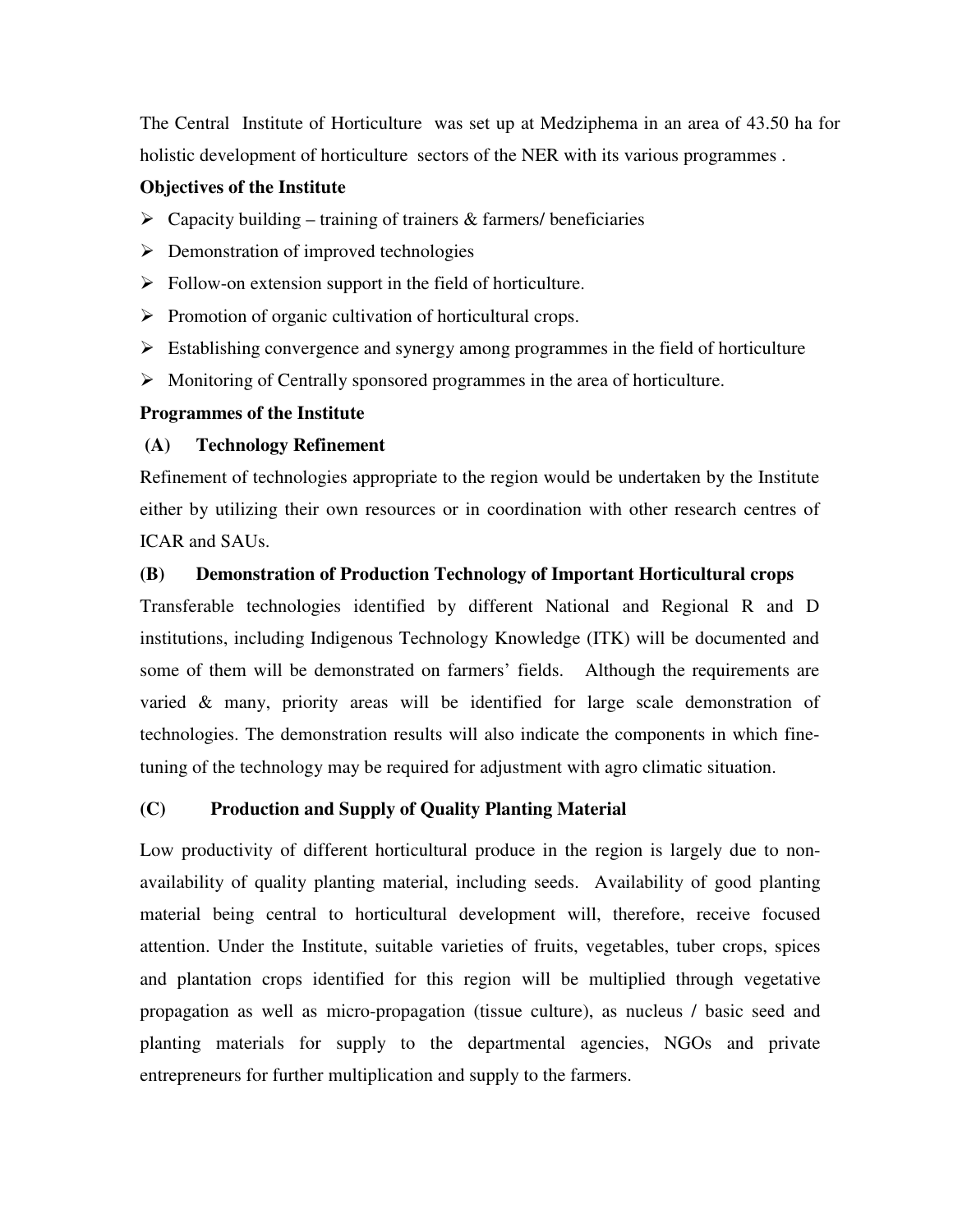#### **(D) Post harvest Management, Marketing and Agribusiness Promotion**

Establishment of model pack houses with small scale storage structures including a multichamber cold storage, grading, packing for demonstration and training purposes; Establishment of small scale pilot testing plants for processing of value added products for demonstration and training purposes.

The Institute would act as a catalyst for promotion of fruit and vegetable processing units and will organize training/ motivational tours for potential entrepreneurs.

#### **(E) Capacity Building**

#### **(a) Training of Trainers**

State Department officers and Field extension functionaries of all the 8 states of NER will receive training in different areas (Fruits, Vegetables, flowers, Spices & Plantation crops, Medicinal and Aromatic plants and Post Harvest Technology) in batches. These officers will act as Master Trainers for organizing training for lower level departmental officials and NGOs staff engaged in horticultural development programmes. The field level officials will carry out follow-on extension activities.

#### **b) Farmers Training**

Crop specific training will be organized at state level by the Master Trainers. Training materials, audiovisuals, flip charts in local languages will be prepared and distributed to the state functionaries involved in training of beneficiaries.

#### **F) Monitoring of the activities under TMNE and other Centrally Sponsored Schemes in the region.**

The officers of the Institute will be regularly monitoring the activities of TMNE and other Centrally Sponsored Schemes in the region and provide necessary technical support for effective implementation of these programmes.

#### **G) Coordination with other Departments, organizations and Institutes**

The Institution will have a close coordination and leakage with the Departments of Horticulture of all the NE States as well as Central Agricultural University , Manipur and Nagaland University, Kohima including Medziphema Campus, besides ICAR Complex at Barapani (Meghalaya) and their regional Centres, Assam Agricultural University, Jorhat,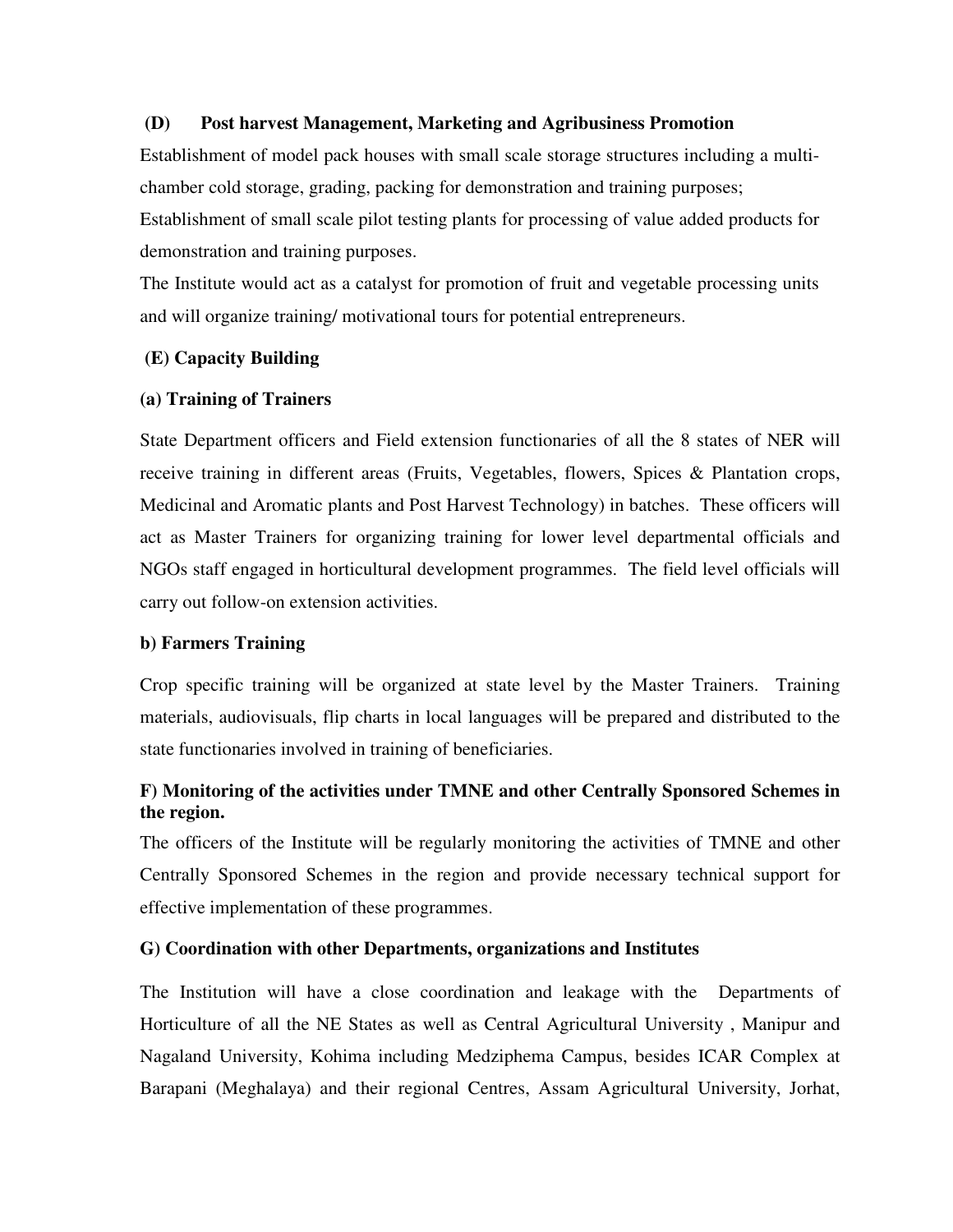NRC Orchids (Sikkim) and Regional Research Laboratory, (CSIR) Jorhat and the KVKs. The institute will also have close association of the National Institutes like IIHR, Bangalore, CPRI, Shimla, CPCRI, Kasargod, CTCRI, Trivandrum; IIVR, Varanasi; IISR, Calicut, CITH, Lucknow; IARI New Delhi; NRC Citrus, Nagpur; CIMAP, Lucknow, NHRDF, Nashik, etc. the Institute will serve as the nodal agency processing industry and export related agencies like APEDA, NAFED etc. The Institute will be networked with all other Institutes and Departments involved in development of horticulture in the country and abroad.

| <b>Components</b>                                     | <b>Physical</b>                                  | <b>Financial implication (Rs.)</b>                  |
|-------------------------------------------------------|--------------------------------------------------|-----------------------------------------------------|
| <b>CAPACITY BUILDING &amp; HRD ACTIVITIES</b>         |                                                  |                                                     |
| 1) Training of Trainers (TOT)                         | 16 Nos (Target - 500)<br>(List in Annexure- I)   | 32 lakhs (@2 lakhs per<br>training)( Annexure -III) |
| 2) Training of farmers                                | 72 Nos (target -8,000)<br>(List in Annexure- II) | 144 lakhs $\left(\right.$ @ 2 lakhs<br>/training)   |
| 3) Printing of Training manuals                       | 12 Nos (list in AnnexurelV)                      | 24 lakhs                                            |
| <b>CIH</b><br>4) Capacity<br>building<br>of           |                                                  | 10 lakhs                                            |
| staffs/Officers                                       |                                                  | Sub Total- 210 lakhs                                |
| <b>ESTABLISHMENT OF DEMONSTRATION</b><br><b>FARMS</b> |                                                  |                                                     |
| a) Fruit village.                                     | 2 village                                        | 10 lakhs                                            |
| Cardamom (Sikkim)<br>b)                               | 1 ha                                             | 2 lakhs                                             |
| Avacado (Mizoram)<br>$\mathbf{c})$                    | 1ha                                              | 2 lakhs                                             |
| Cashew nut<br>d)                                      | 2 ha                                             | 6 lakhs                                             |
| Nursery unit (fruit)<br>e)                            | 2 units                                          | 10 lakhs                                            |
| Model citrus orchard<br>f                             | 1 ha                                             | 5 lakhs                                             |

#### **Summary of Action Plan 2009-10 for CIH, Medziphema Nagaland**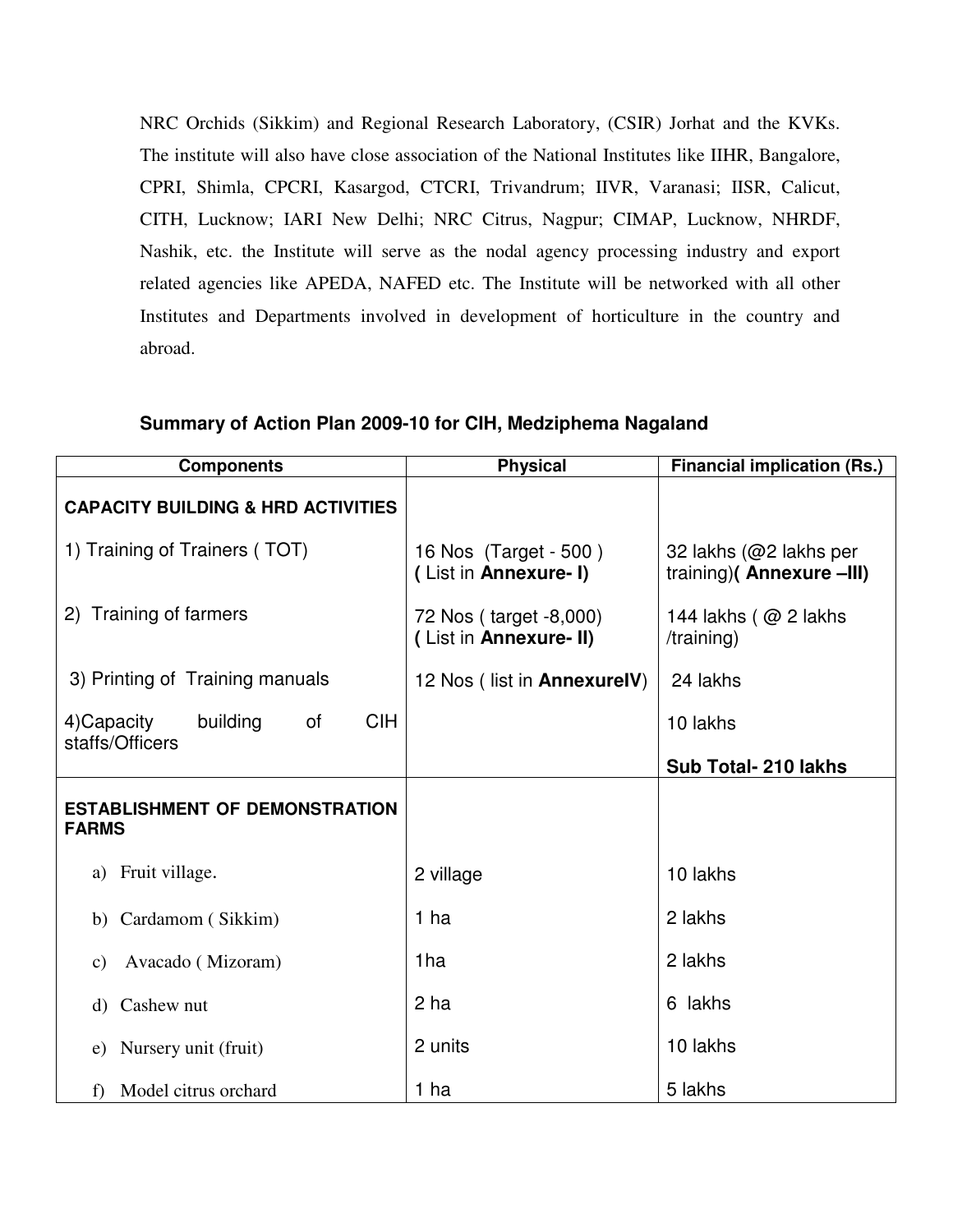|                                                                                                          |                                                          | Sub Total: 35 Lakhs                                                       |
|----------------------------------------------------------------------------------------------------------|----------------------------------------------------------|---------------------------------------------------------------------------|
| <b>PROMOTION OF ORGANIC FARMING</b>                                                                      |                                                          |                                                                           |
| 1) Organic Demonstration<br>farm                                                                         | 5 states (about 1 ha each)                               | 50 lakhs                                                                  |
| 2) Establishment of Bio village                                                                          | 1 village                                                | 50 lakhs                                                                  |
| (Horti. Based)                                                                                           |                                                          | Sub Total: 100 lakhs                                                      |
| <b>AGRI BUSINESS PROMOTION</b>                                                                           |                                                          |                                                                           |
| 1. Exposure trips of<br>beneficiaries & farmers                                                          |                                                          | 10 lakhs                                                                  |
| 2. Processing units (Home<br>scale) in selected states of                                                | 2 nos                                                    |                                                                           |
| North East.                                                                                              |                                                          | 10 lakhs                                                                  |
| 3. Mushroom units                                                                                        | 2units                                                   | 2 lakhs                                                                   |
| 4. Cashew processing                                                                                     | 2units                                                   | 4 lakhs                                                                   |
|                                                                                                          |                                                          |                                                                           |
|                                                                                                          |                                                          | Sub Total - 26 lakhs                                                      |
| <b>PLANTATION AT CIH FARM</b>                                                                            |                                                          |                                                                           |
| <b>Farm Development</b><br>a)                                                                            |                                                          | 10 lakhs                                                                  |
| b) Poly house (Ornamentals<br>including dendrobium/ vanda)                                               | To complete the plantation<br>in the existing structures | 20 lakhs                                                                  |
| c) Vegetable Block                                                                                       | 0.5 <sub>ha</sub>                                        | 3 lakh                                                                    |
| d) MAP                                                                                                   | 0.5 <sub>ha</sub>                                        | 5 lakhs                                                                   |
| e) Plantation of Fruit plants<br>Passion fruit<br>Strawberry<br><b>Black pepper</b><br>Sapota<br>Avocado | 5ha(1 ha each)                                           | 5 lakhs<br>5 lakhs<br>1 lakh<br>2 lakhs<br>2 lakhs<br>Sub total -53 lakhs |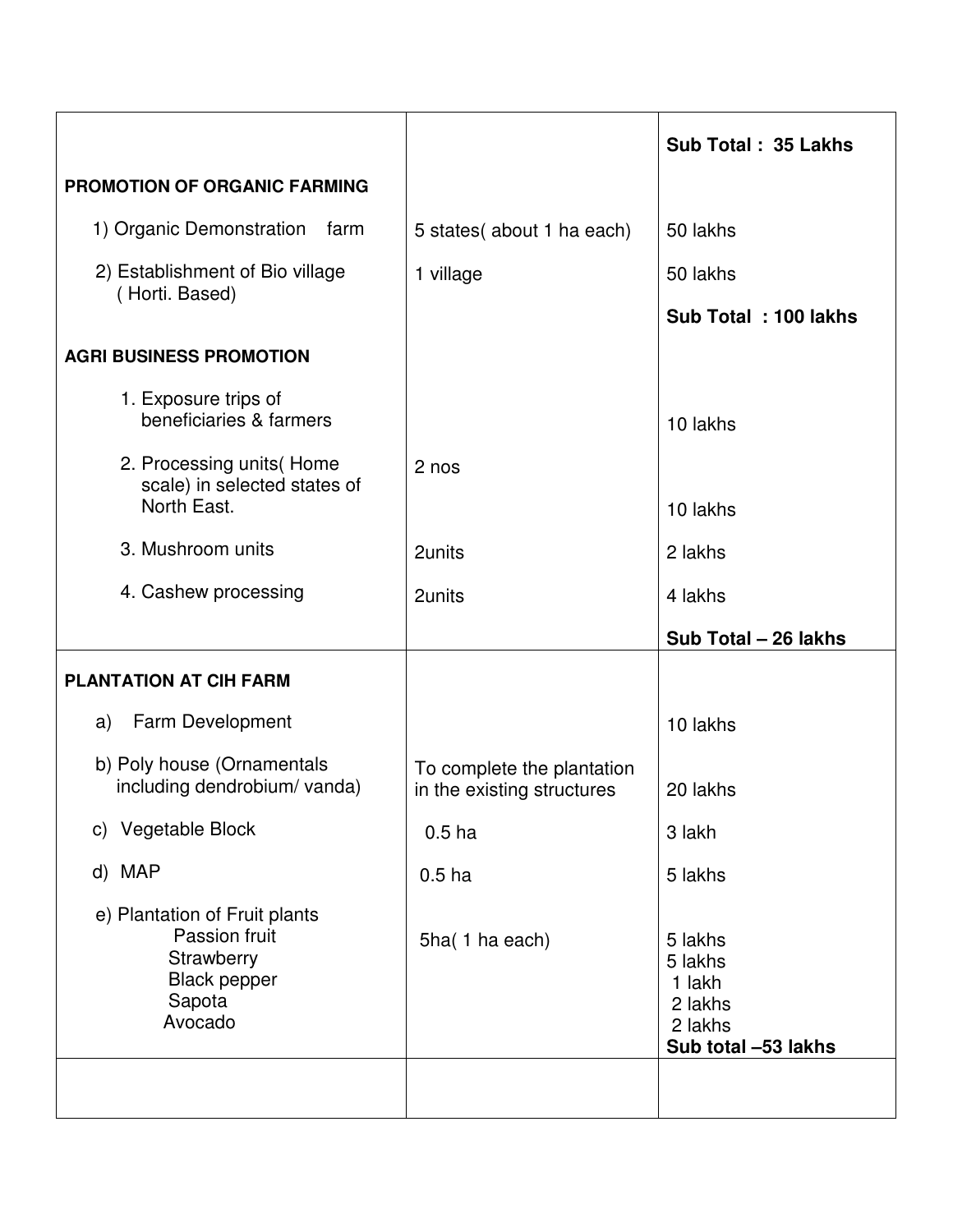| <b>MATERIAL</b><br><b>QUALITY</b><br><b>PLANTING</b><br><b>PRODUCTION</b>      |                 |                      |
|--------------------------------------------------------------------------------|-----------------|----------------------|
| a) Mother plant block (Fruits)                                                 | 3ha(0.5ha each) | 10 lakhs             |
| Guava, litchi, peach (low chilling)                                            | 50,000 nos.each | 3 lakhs              |
| b) Fruit Nursery raising of seedling<br>/grafts for Cashew & Citrus            |                 | 3 lakhs              |
|                                                                                | 2 Units         | 10 lakhs             |
| C)Procurement of hardening protocol &<br>establishment of hardening facilities |                 | Sub Total - 26 Lakhs |
| Seminar/<br>Meetings/<br>Workshop/<br>Conference/Exhibition/ Mela etc.         |                 | lakhs<br>80          |

# **Budget projection of CIH for the Year 2009-10**

| Sl. No. | <b>Head of Account</b>                                                                                                               | <b>Estimated Budget for</b><br>$2009 - 10$ (Rs. in lakh) |
|---------|--------------------------------------------------------------------------------------------------------------------------------------|----------------------------------------------------------|
| A.      | <b>Major Head 2552</b>                                                                                                               |                                                          |
|         | 1) Salaries                                                                                                                          | 20                                                       |
|         | 2) Wages                                                                                                                             | 10                                                       |
|         | 3) Medical                                                                                                                           | $\overline{2}$                                           |
|         | 4) Rents/Rates/Taxes                                                                                                                 | 1                                                        |
|         | 5) Advt./Publicity                                                                                                                   | $\overline{2}$                                           |
|         | 6) TD/DA (DTE)                                                                                                                       | 25                                                       |
|         | 7). Office Expenses (OE)<br>(including chemicals $\&$<br>glass wares)<br>8) Other Administrative<br>Expenses (OAE)                   | 50                                                       |
|         | (including consultancy<br>fees est. of demo.<br>Farms, Agri business<br>promotion activities,<br>Organic farming;<br>plantation etc) | 580                                                      |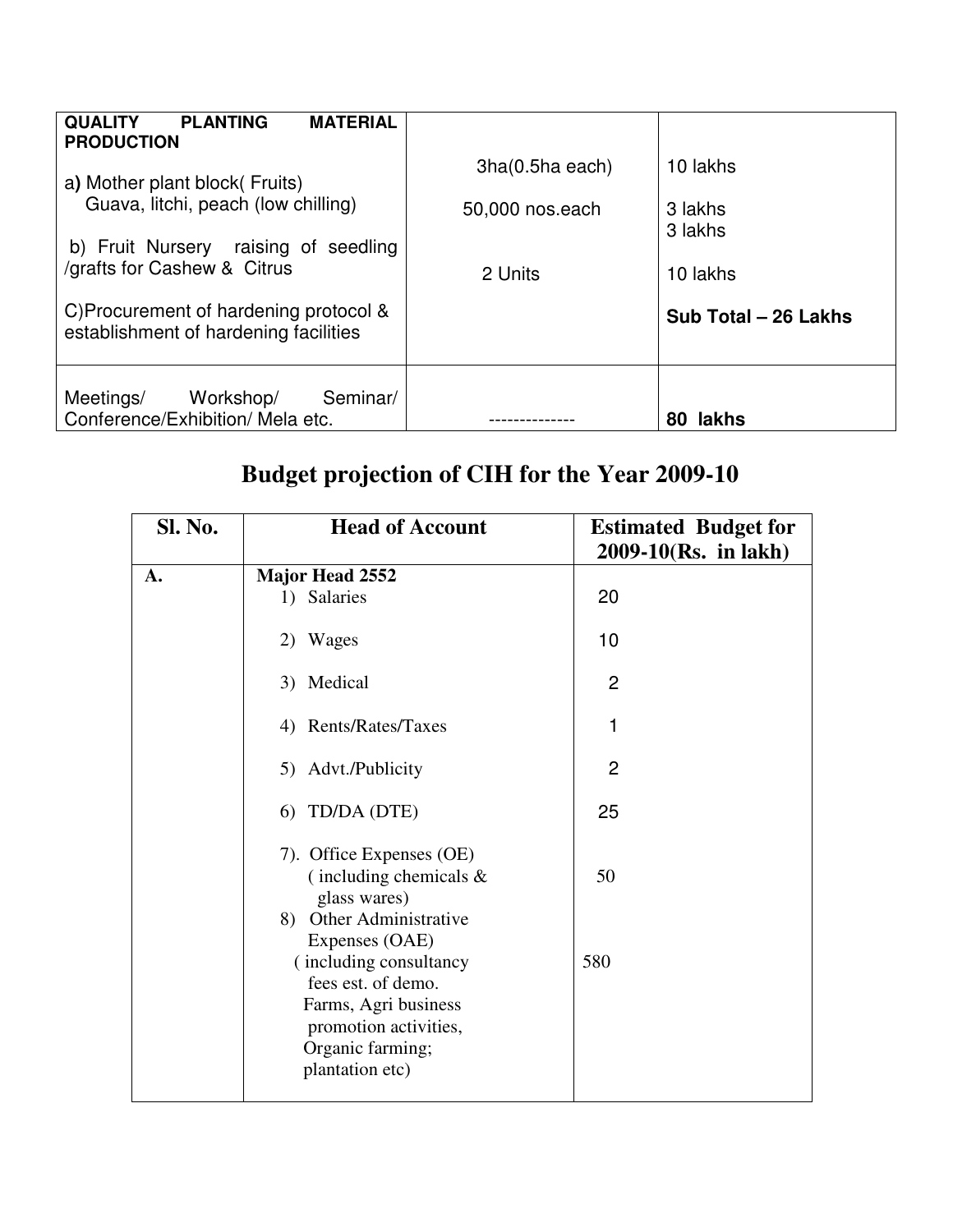|    | 9) Motor vehicle                    | 10                    |
|----|-------------------------------------|-----------------------|
|    | 10) Farm machineries $&$ Equipments | 30                    |
|    | Sub total                           | 730                   |
| В. | <b>Major Head 4552</b>              |                       |
|    | <b>Works</b>                        | <b>Rs. 1500</b>       |
|    | <b>Grand</b> total                  | <b>Rs. 2230 lakhs</b> |

# **Grand Total : (Rupees two thousand two hundred and thirty lakhs) only**

In order to execute the action plan of 2009-10, following strategies are indicated here under

| SL.          | <b>Components</b>                                                | <b>Strategy</b>                                                                                                                                                                                                                                                                                                                                                                                                   |
|--------------|------------------------------------------------------------------|-------------------------------------------------------------------------------------------------------------------------------------------------------------------------------------------------------------------------------------------------------------------------------------------------------------------------------------------------------------------------------------------------------------------|
| NO           |                                                                  |                                                                                                                                                                                                                                                                                                                                                                                                                   |
| $\mathbf{1}$ | <b>CAPACITY</b><br><b>BUILDING</b><br>& HRD<br><b>ACTIVITIES</b> | (a) Training of trainers:<br>Training on identified topics will be imparted to the State govt.<br>and field extension<br>department<br>Officers<br>functionaries/<br>entrepreneurs/SHGs members in all the 8 States of NER. These<br>trainees will act as Master Trainers The field level officials will<br>carry out follow-on extension activities.                                                             |
|              |                                                                  | (b) Training of farmers:<br>Crops specific training will be organized at State level by the Master<br>Trainers. Training materials, hands out, audiovisuals, flip charts in<br>local languages will be prepared and distributed to the State<br>functionaries involved in training of beneficiaries.                                                                                                              |
|              |                                                                  | c) Printing of Training manuals:<br>The institute will publish training manuals for all the trainings<br>conducted, which will be for the master trainers. These publication<br>will further be translated into local dialects of respective states,<br>which can be used as training materials for the farmers                                                                                                   |
|              |                                                                  | d) Capacity building of CIH staffs/Officers<br>The staff of CIH will be trained on-site for various skill<br>development. Technical Consultants will be trained in various<br>Institutes on specific areas to develop expertise. The Head of the<br>Institute, the DDO and the administrative offices will be trained in<br>management of organization, financial<br>administrative<br>and<br>management matters. |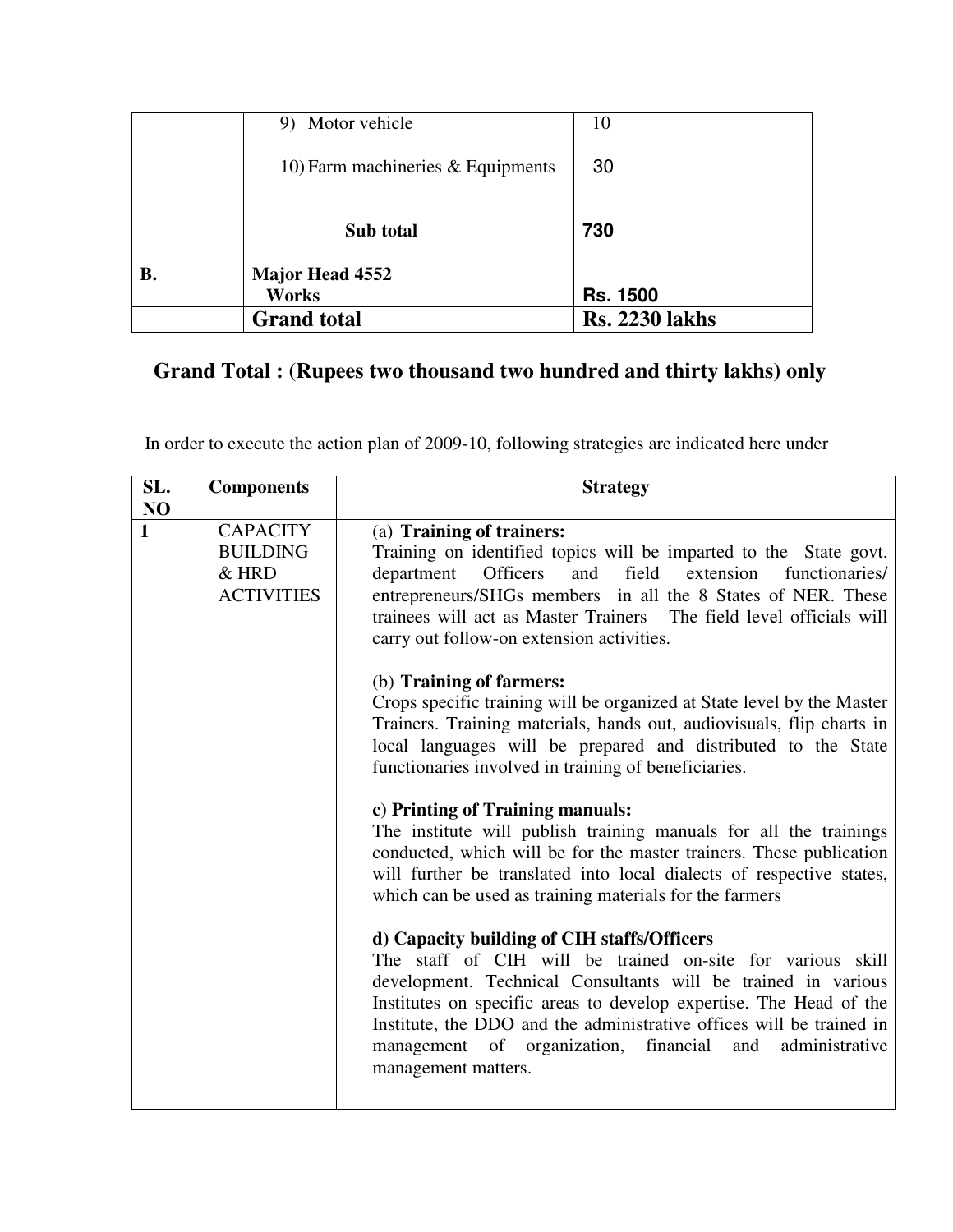|                  |                                                                      | Demonstrations to be carried out in different states of NER on the<br>following aspects in growers field                                                                                                                                             |  |  |
|------------------|----------------------------------------------------------------------|------------------------------------------------------------------------------------------------------------------------------------------------------------------------------------------------------------------------------------------------------|--|--|
| $\boldsymbol{2}$ | <b>ESTABLISHME</b><br>NT OF<br><b>DEMONSTRAT</b><br><b>ION FARMS</b> | <b>Fruit Village:</b> Establish fruit village in line with vegetables village<br>including fruits crops like mango, litchi, peach, guava, etc.<br>However, the fruits crops for different state will be finalized during<br>the proposed workshop.   |  |  |
|                  |                                                                      | Quality planting materials to be procured for specific crops<br>Cashewnut)<br>(Cardamom,<br>Avocado<br>and<br>for<br>establishing<br>Demonstration farm in identified farmers field in different states of<br>North East                             |  |  |
|                  |                                                                      | For nursery unit, few of the educated unemployed youth, SHGs,<br>NGOs, will be selected and given basic low cost infrastructure and<br>technology for establishing nursery unit to supply quality planting<br>materials                              |  |  |
|                  |                                                                      | For model citrus orchard, an area of about 1 ha will be established<br>with quality planting materials and all standard inputs and<br>technology. The expertise of the NRC scientist will be utilized for<br>developing the model.                   |  |  |
|                  |                                                                      | The beneficiaries will be selected by a committee constituted with<br>members comprising of state govt. officials, ICAR and University<br>faculty. The beneficiaries will be selected on the basis of the following<br>criteria                      |  |  |
|                  |                                                                      | 1) Beneficiaries who have not availed any assistance from any<br>organization (certificate to be obtained)<br>2) Beneficiaries having land near to the main or approach road<br>3) Beneficiaries who are already engaged in Horticulture<br>activity |  |  |
|                  |                                                                      | 3) Any other criteria deem fit to be decided by the committee<br>All inputs will be provided by CIH while labours will be<br>borne by beneficiaries.                                                                                                 |  |  |
| 3                | <b>PROMOTION</b><br>OF ORGANIC<br><b>FAMING</b>                      | <b>Organic Demonstration farm:</b> Organic Demonstration farm<br>a)<br>to be established in different states of North East for some niche<br>crops like ginger (Nadia), chilli (Raja Chilli, bird's eye chilli),<br>turmeric and pineapple field     |  |  |
|                  |                                                                      | b) Establishment of Bio village (Horti. Based)<br>One village will be selected for establishing a bio village<br>concept incorporating all components of organic farming as well                                                                     |  |  |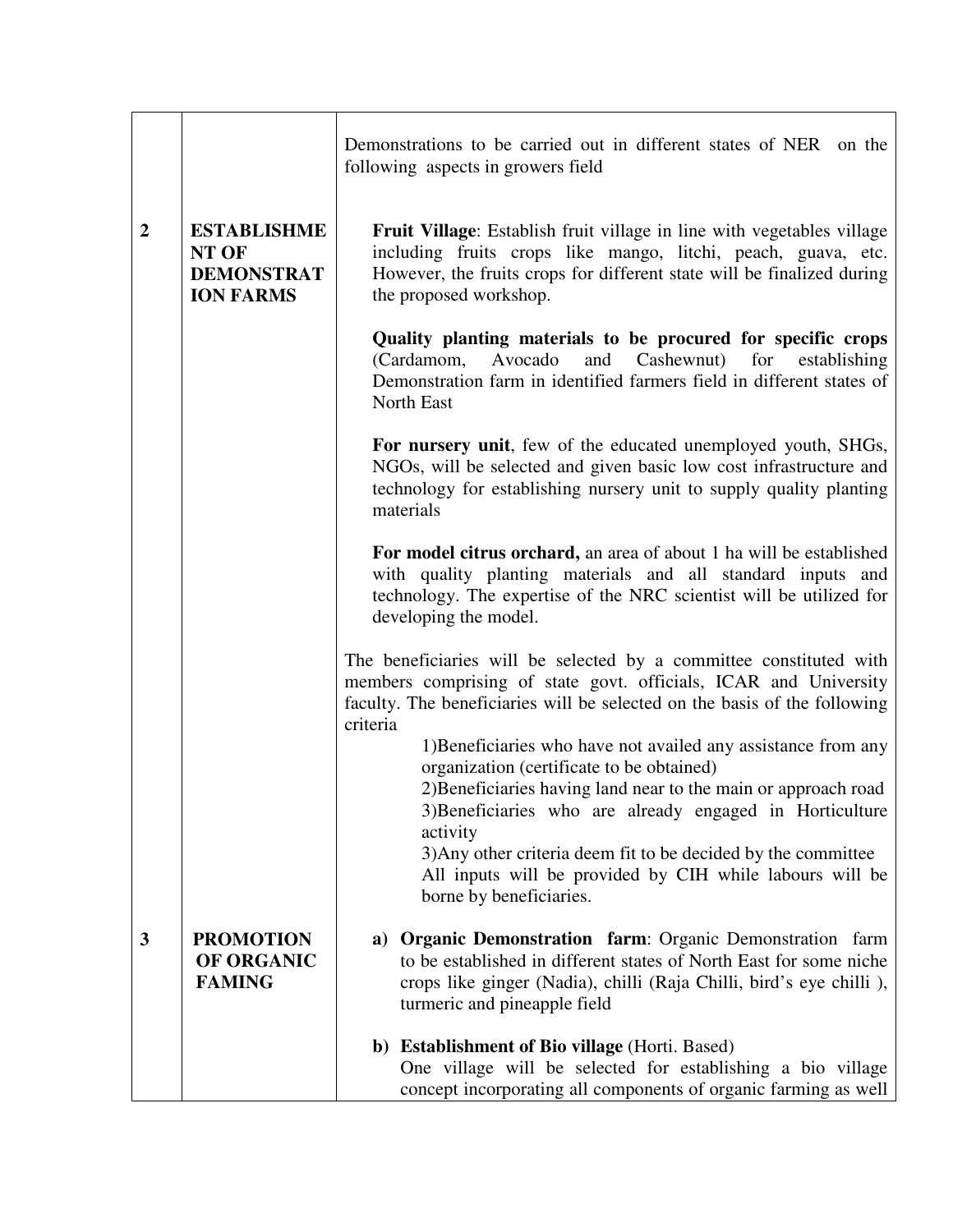| $\overline{\mathbf{4}}$ | <b>AGRI</b><br><b>BUSINESS</b><br><b>PROMOTION</b> | as certification and facilitate for developing market linkages<br>This concept will be adopted utilizing the expertise of<br>Consultants from organic sector<br><b>Exposure trips of beneficiaries &amp; farmers</b><br>The beneficiaries/ progressive farmers will be exposed to success<br>stories of entrepreneurship skill through conducted tours<br>Different entrepreneurial activities will be set up in selected states |  |  |
|-------------------------|----------------------------------------------------|----------------------------------------------------------------------------------------------------------------------------------------------------------------------------------------------------------------------------------------------------------------------------------------------------------------------------------------------------------------------------------------------------------------------------------|--|--|
|                         |                                                    | of North East.<br>The beneficiaries will be selected on the basis of the<br>following criteria                                                                                                                                                                                                                                                                                                                                   |  |  |
|                         |                                                    | (i) SHG/Society who have not availed any assistance from any<br>organization<br>(ii) SHG/Society who have good book keeping record<br>(iii) who has some potentiality in horticulture processing<br>activity<br>The selection committee will be constituted with members from state<br>Horticulture & Industry Depts., KVK (ICAR) and CIH,                                                                                       |  |  |
| 5                       | <b>PLANTATION</b><br><b>AT CIH</b><br><b>FARM</b>  | a) Farm Development<br>For establishing new blocks for various horticulture crops land<br>development activities like cleaning, leveling, pit digging, etc will<br>be taken up                                                                                                                                                                                                                                                   |  |  |
|                         |                                                    | b) Plantation in polyhouses<br>The remaining polyhouses/shadenets will be utilized for planting<br>ornamentals<br>various<br>$\&$<br>vegetable<br>addition,<br>crops.<br>In<br>Dendrobium/Vanda will be grown in one of the poly house as a part<br>of refinement of technology. The planting materials for the same<br>will be supplied by the NRC, Orchid, Sikkim.                                                             |  |  |
|                         |                                                    | c) Vegetable block:<br>High quality Hybrids seeds of vegetables such as peas, Cabbage,<br>cauliflower, beans, will be procured from Certified agencies and<br>raised in about 0.5 ha area                                                                                                                                                                                                                                        |  |  |
|                         |                                                    | d) MAP<br>Important identified Medicinal and Aromatic plants will be planted<br>in an area of about 0.5 ha as a part off technology refinement and<br>demonstration                                                                                                                                                                                                                                                              |  |  |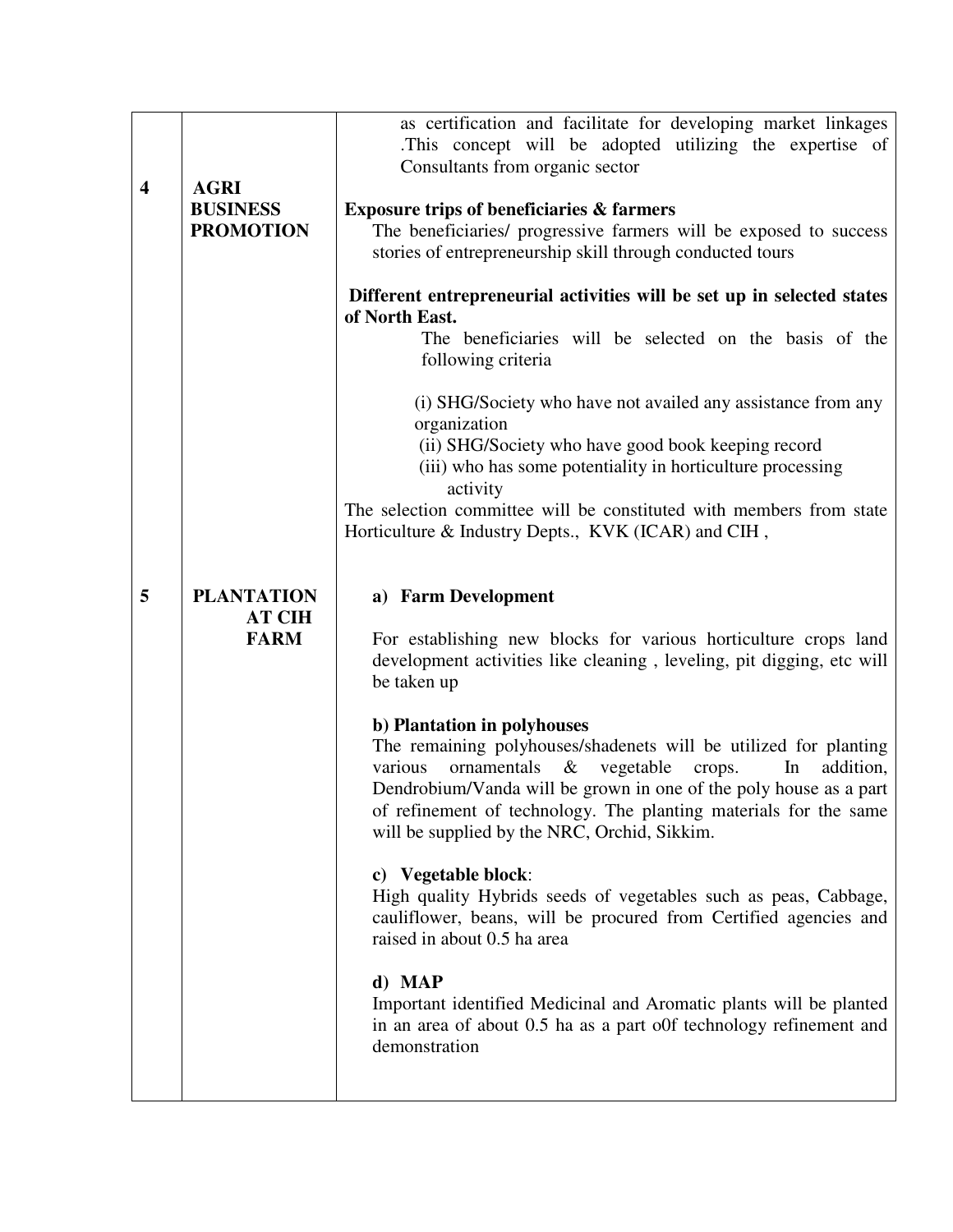|   |                                                                                                                       | e) Plantation of fruit plants<br>For commercial cultivation of various fruit crops like Passion fruit,<br>Strawberry, Black pepper, Sapota $\&$<br>Avocado, an area of about 5<br>ha will be established                                                                                                                                                                                                                                                                                                                                            |
|---|-----------------------------------------------------------------------------------------------------------------------|-----------------------------------------------------------------------------------------------------------------------------------------------------------------------------------------------------------------------------------------------------------------------------------------------------------------------------------------------------------------------------------------------------------------------------------------------------------------------------------------------------------------------------------------------------|
| 6 | <b>QUALITY</b><br><b>PLANTING</b><br><b>MATERIAL</b><br><b>PRODUCTION</b>                                             | a) Mother Plant block (Fruits):<br>Mother block for Litchi, Guava & Peach of about 3 ha<br>will be<br>established<br>b) Fruit Nursery raising of seedling/grafts for Cashew &<br><b>Citrus:</b><br>For raising quality rootstock, the seeds procured from the<br>Directorate of Cashew will be utilized and for citrus the seeds of<br>Rough lemon, Rangpur Lime, Cleopatra Mandarin, Kacchai Lemon<br>will be procured from NRC Nagpur & Lungnak farm Nagaland.<br>Scion materials will be collected for budding/ grafting in appropriate<br>time. |
|   |                                                                                                                       | c) Procurement of hardening protocol & establishment of<br>hardening facilities:<br>Creation of hardening facilities for large – scale supply of tissue<br>cultured plants especially banana cultivars (Jahaji and Malbhog) and<br>flower crops.                                                                                                                                                                                                                                                                                                    |
| 7 | <b>MEETINGS/</b><br><b>WORKSHOP/</b><br><b>SEMINAR/</b><br><b>CONFEENCE/</b><br><b>EXHIBITION/</b><br><b>MELA</b> etc | In order to develop the proper coordination among the North<br>East State for Horticulture development, an interface meetings /<br>workshops will be held in different state of NER with officials from<br>State Horticulture department, faculties of University and Institute,<br>stake holders, progressive farmers and all stake holders of Horticulture.<br>In addition to this, the Institute will also try to hold Seminars /<br>Conference on key issues in the Horticulture sectors of NER                                                 |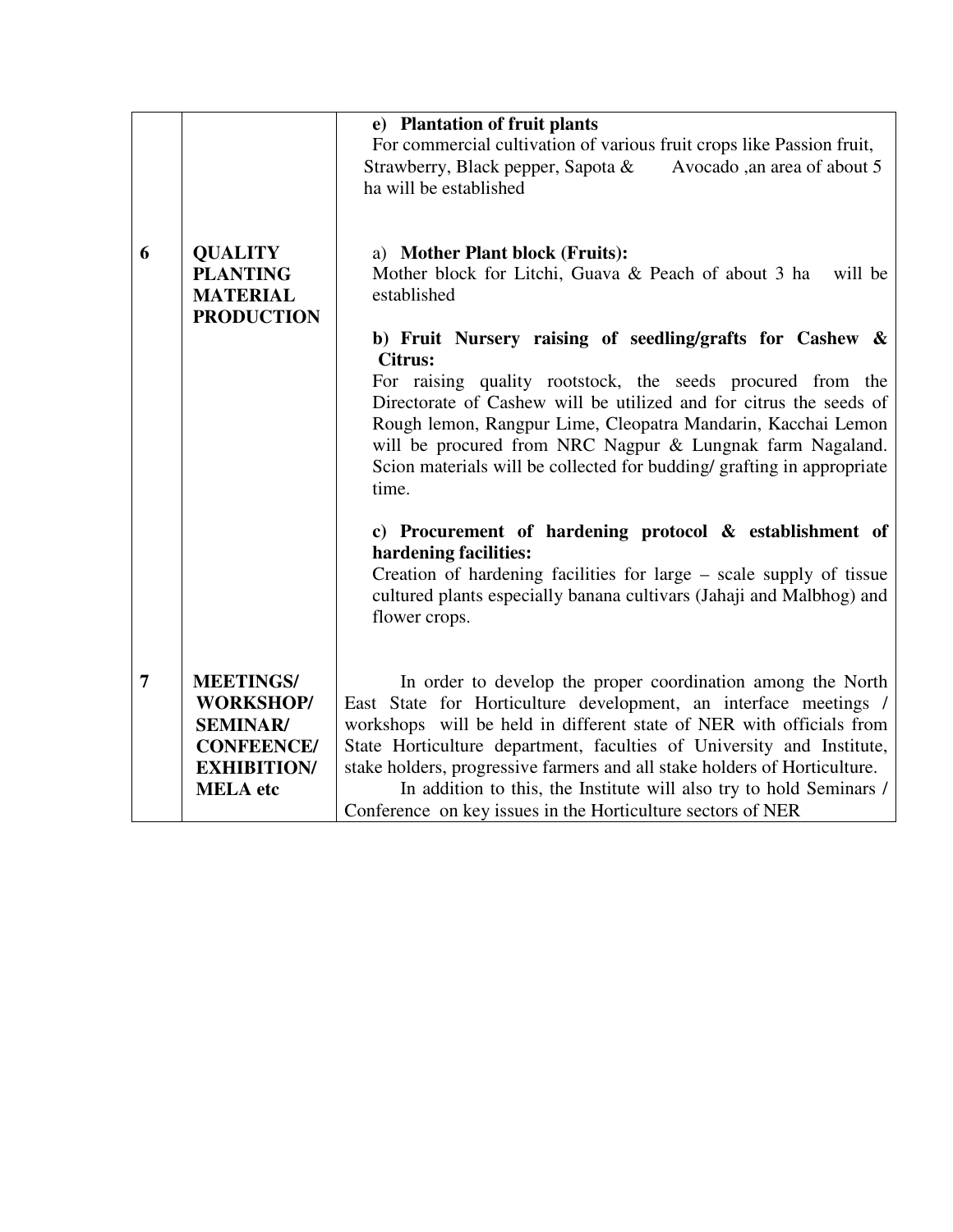### **Annexure - I**

# **Training of Trainers**

| Sl.no.                      | <b>Topic</b>       | <b>No. of Trainings</b> | <b>Participants</b>                          |
|-----------------------------|--------------------|-------------------------|----------------------------------------------|
|                             | Organic farming    | $\overline{4}$          | State Govt. Officials of                     |
|                             |                    |                         | NE States , SHGs & NGOs (40/ training)       |
| $\mathcal{D}_{\mathcal{L}}$ | Marketing          | 3                       | State Govt. Officials of                     |
|                             |                    |                         | NE States , SHGs & NGOs (40/ training)       |
| 3                           | Entrepreneurship   | $\overline{2}$          | State Govt. Officials of                     |
|                             |                    |                         | NE States , SHGs & NGOs & Entrepreneurs (40/ |
|                             |                    |                         | training)                                    |
| $\overline{4}$              | Post Harvest       | $\overline{4}$          | State Govt. Officials of                     |
|                             | Technology         |                         | NE States , SHGs & NGOs (40/ training)       |
| 5                           | Propagation        | $\overline{2}$          | State Govt. Officials of                     |
|                             |                    |                         | NE States , SHGs & NGOs (40/ training)       |
| 6                           | Project management |                         | State Govt. Officials of                     |
|                             |                    |                         | NE States , SHGs & NGOs (40/ training)       |

# **Annexure - I I**

# **Training of Farmers/ beneficiaries**

| Sl.no.         | <b>Topic</b>                      | <b>Venue</b>           | <b>Participants</b>       |
|----------------|-----------------------------------|------------------------|---------------------------|
|                | Propagation techniques            | 1 (one) in each of $8$ | Progressive farmers/      |
|                |                                   | states of NER          | beneficiaries /SHGs/ NGOs |
|                |                                   |                        | $(50 / \text{training})$  |
| $\overline{2}$ | Post Harvest Technology           | do-                    | $d$ o-                    |
| 3              | Organic farming                   | $d_{0}$ -              | $d_{0}$ -                 |
| 4              | Nursery production & managemen    | $-do-$                 | $d_{0}$                   |
|                | (quality planting materials)      |                        |                           |
| 5              | Use of plastics in horticulture   | $-do-$                 | $d_{0}$                   |
| 6              | Protected cultivation             | $-do-$                 | $d_{0}$ -                 |
| 7              | Value addition and packaging,     | $-do-$                 | $d_{0}$                   |
|                | (Ginger, Mandarin, passion fruit) |                        |                           |
| 8              | Drip irrigation                   | $-do-$                 | $d$ o-                    |
| 9              | Cashew production and processing  | $-do-$                 | $d_{0}$ -                 |
|                |                                   |                        |                           |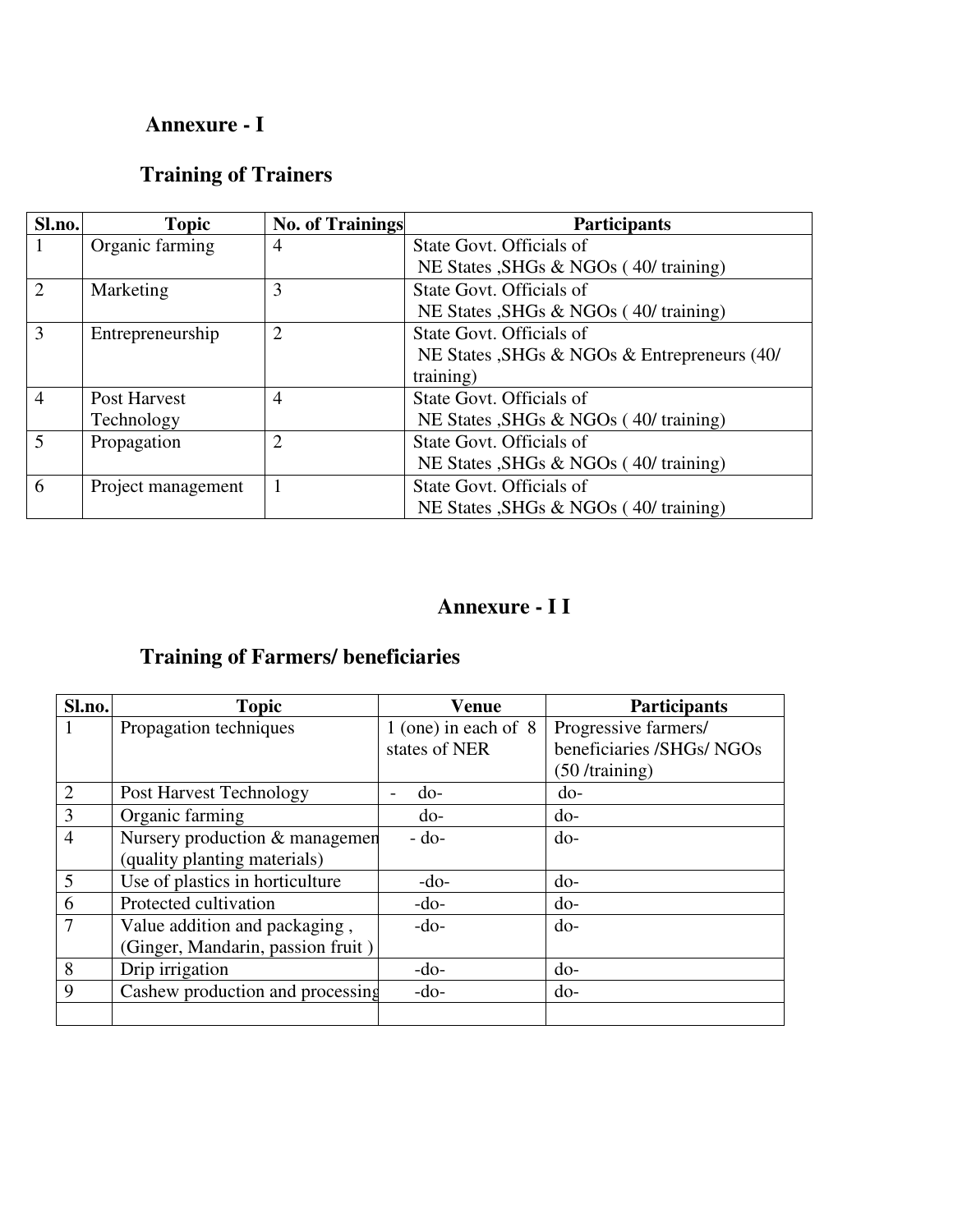### **Annexure - III**

# **Break up of Expenditure for Training Programme.**

|                     | 200 x 50 x 3days. Rs. 30,000.00 |                      |
|---------------------|---------------------------------|----------------------|
|                     |                                 |                      |
|                     | 50 x 50 x 4                     | Rs. 10,000.00        |
|                     | $150 \times 50$                 | Rs. 7,500.00         |
|                     | 50 x 50 x 3                     | Rs. 7,500.00         |
| 5. Transportation - | $3,500 \times 2 \times 4$       | Rs. 28,000.00        |
|                     |                                 | Rs. 5,000.00         |
|                     | $2000 \times 50$                | Rs. 1,00,000.00      |
| (Resource Person)   | $1000 \times 3 \times 3$        | 9,000.00<br>Rs.      |
| 9. Miscellaneous -  |                                 | 3000.00<br>Rs        |
|                     |                                 | Rs. 2 lakhs/Training |
|                     | (Lunch / Breakfast/ Dinner)     |                      |

**(Rupees two lakhs only)**